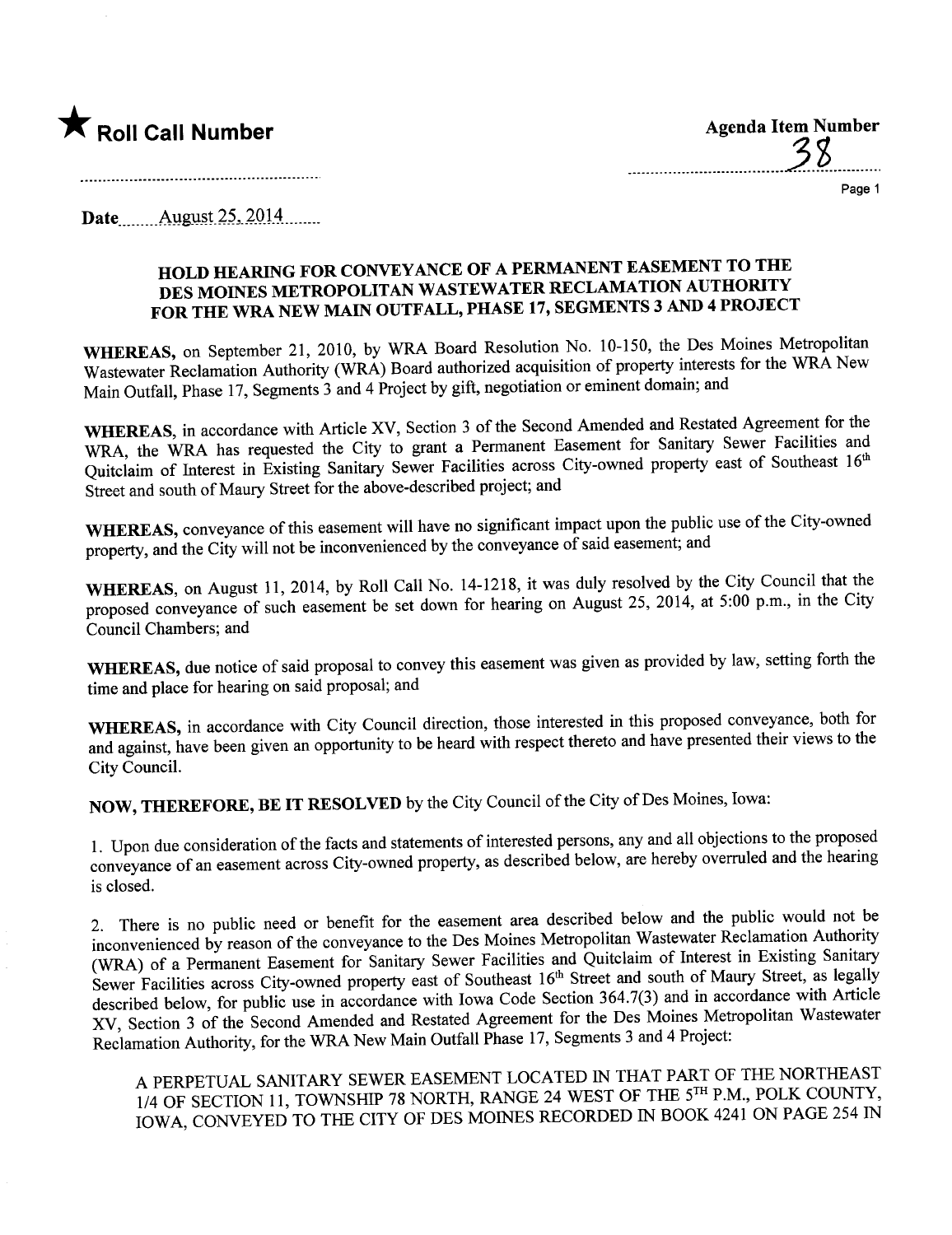

Page 2

Date... n.... Âllgi.st-2~,. .L.O.14...n...

THE POLK COUNTY RECORDER'S OFFICE. SAID PERPETUAL EASEMENT BEING A STRIP EASEMENT 30.00 FEET IN WIDTH LYING 15.00 FEET ON EACH SIDE OF THE FOLLOWING DESCRIBED LINE OR LINE EXTENDED:

COMMENCING AS A POINT OF REFERENCE AT THE EAST 1/4 CORNER OF SECTION 11, TOWNSHIP 78 NORTH, RANGE 24 WEST OF THE 5TH P.M., POLK COUNTY, IOWA; THENCE NORTH 00°(DEGREES) 16'(MINUTES) 07"(SECONDS) WEST (ALL BEARINGS REFERENCED TO GRID NORTH IOWA STATE PLANE COORDINATE SYSTEM SOUTH ZONE), 359.11 FEET ALONG THE EAST LINE OF THE NORTHEAST  $1/4$  OF SAID SECTION 11; THENCE THE EAST LINE OF THE NORTHEAST 1/4 OF SAID SECTION 11; THENCE SOUTH 89°43'53" WEST, 970.81 FEET TO THE EAST LINE OF SAID CITY PROPERTY RECORDER IN BOOK 4241 ON PAGE 254, SAID POINT BEING THE POINT OF BEGINNING; THENCE NORTH 77°37'20" WEST, 1,128.01 FEET TO THE EAST LINE OF PARCEL 3B AS RECORDED IN BOUNARY SURVEY RECORDED IN BOOK 9750 ON PAGE 436 IN SAID COUNTY RECORDER'S OFFICE. CONTAINING 34,196 SQUARE FEET, MORE OR LESS.

## AN

A PERPETUAL SANITARY SEWER EASEMENT LOCATED IN THAT PART OF LOTS 15 AND 16 IN THE OFFICIAL PLAT OF SECTION 12, AND THAT PART OF LOT 3 IN THE OFFICIAL PLAT OF THE NORTHEAST QUARTER (NE 1/4) OF SECTION 11, ALL IN TOWNSHIP 78 NORTH, RANGE 24 WEST OF THE 5TH P.M., POLK COUNTY, IOWA, AS CONVEYED TO THE CITY OF DES MOINES IN BOOK 13811 ON PAGE 615 AND IN BOOK 5048 ON PAGE 633 IN THE POLK COUNTY RECORDER'S OFFICE. SAID PERPETUAL EASEMENT BEING A STRIP EASEMENT 30.00 FEET IN WIDTH LYING 15.00 FEET ON EACH SIDE OF THE FOLLOWING DESCRIBED LINE OR LINE EXTENDED:

COMMENCING AS A POINT OF REFERENCE AT THE WEST 1/4 CORNER OF SAID SECTION 12; THENCE NORTH 00° (DEGREES) 16' (MINUTES) 07" (SECONDS) WEST (ALL BEARINGS REFERENCED TO GRID NORTH IOWA STATE PLANE COORDINATE SYSTEM SOUTH ZONE), 148.47 FEET ALONG THE WEST LINE OF THE NORTHWEST 1/4 OF SAID SECTION 12; THENCE SOUTH 89°43'53" WEST, 32.00 FEET TO THE WEST LINE OF THE EAST 32.00 FEET OF THE SOUTH 199.75 FEET OF SAID LOT 3, SAID POINT BEING THE POINT OF BEGINNING; THENCE SOUTH 77°37'20" EAST, 1,466.48 FEET; THENCE NORTH 90°00'00" EAST, 130.97 FEET TO THE EAST LINE OF SAID LOT 15. CONTAINING 47,924 SQUARE FEET, MORE OR LESS.

3. That the conveyance by the City of Des Moines of said easement to the Des Moines Metropolitan Wastewater Reclamation Authority (WRA), for public use and in accordance with Iowa Code Section 364.7(3) and in accordance with Aricle XV, Section 3 of the Second Amended and Restated Agreement for the Des Moines Metropolitan Wastewater Reclamation Authority, for the WRA New Main Outfall Phase 17, Segments 3 and 4 Project, be and is hereby approved.

4. The Mayor is authorized and directed to sign the Permanent Easement for the conveyance as identified above, and the City Clerk is authorized and directed to attest to the Mayor's signature.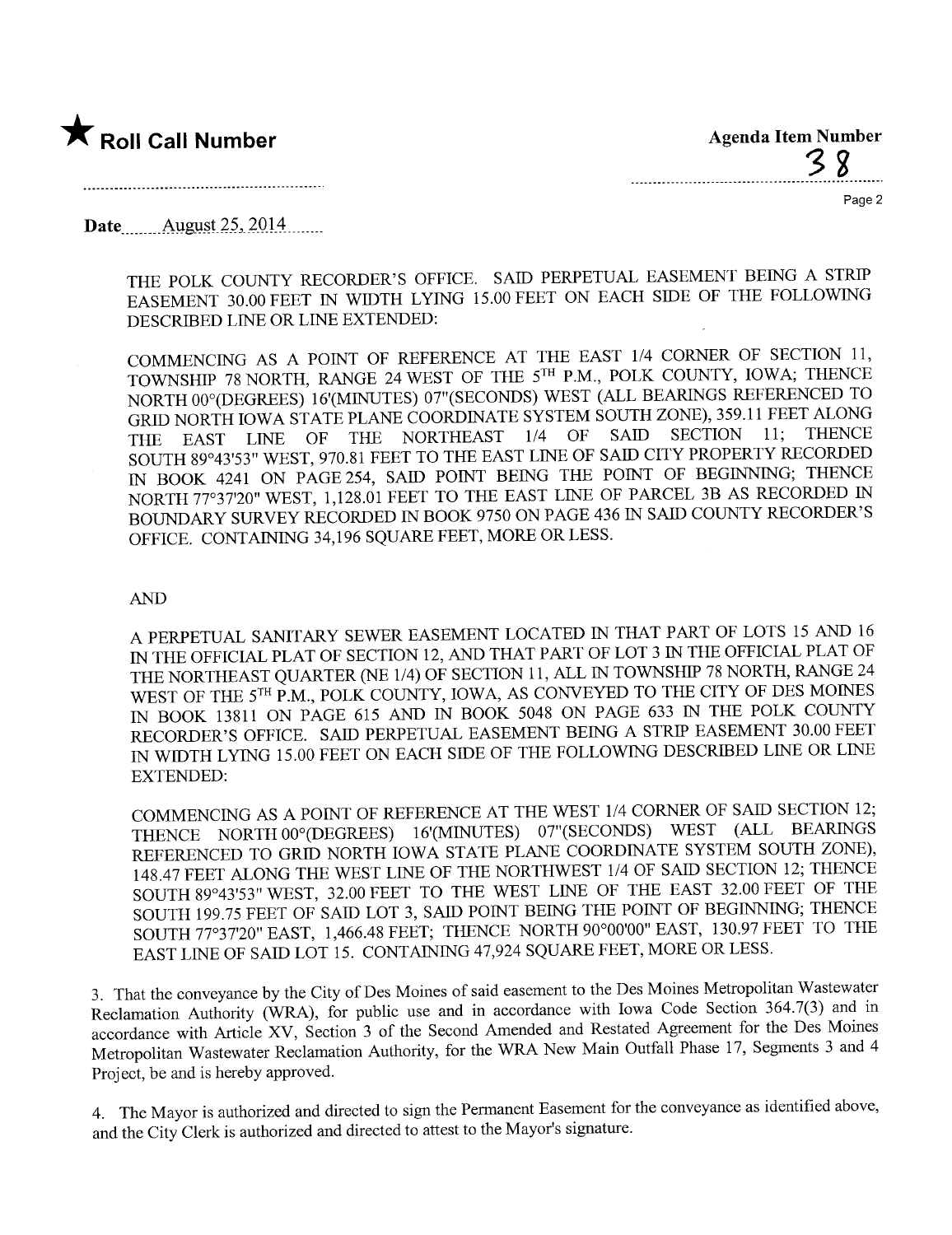

..............................\_........).ß........

Page 3

Date<sub>........</sub>... August 25, 2014

5. The City Clerk is authorized and directed to forward the original of the Easement, together with a certified copy of this resolution and of the affdavit of publication of the notice of this hearing, to the Real Estate Division of the Engineering Department for the purose of causing said documents to be recorded.

6. The Real Estate Division Manager is authorized and directed to forward the original of the Easement, together with a certified copy of this resolution and of the affdavit of publication of the notice of this hearing, to the Polk County Recorder's Office for the purose of causing these documents to be recorded.

7. Upon receipt of the recorded documents back from the Polk County Recorder, the Real Estate Division Manager shall mail the original of the Easement and copies of the other documents to the grantee.

8. There will be no proceeds associated with the conveyance of this easement.

Moved by to adopt.

**ROVED AS TO FORM** 

Glenna K. Frank, Assistant City Attorney

| <b>COUNCIL ACTION</b>                    | <b>YEAS</b> | <b>NAYS</b> | <b>PASS</b> | <b>ABSENT</b> | <b>CERTIFICATE</b>                                                                                                                                                                                                                                                                                                         |
|------------------------------------------|-------------|-------------|-------------|---------------|----------------------------------------------------------------------------------------------------------------------------------------------------------------------------------------------------------------------------------------------------------------------------------------------------------------------------|
| <b>COWNIE</b>                            |             |             |             |               | I, DIANE RAUH, City Clerk of said City hereby<br>certify that at a meeting of the City Council of<br>said City of Des Moines, held on the above date,<br>among other proceedings the above was adopted.<br>IN WITNESS WHEREOF, I have hereunto set my<br>hand and affixed my seal the day and year first<br>above written. |
| <b>COLEMAN</b>                           |             |             |             |               |                                                                                                                                                                                                                                                                                                                            |
| <b>GATTO</b>                             |             |             |             |               |                                                                                                                                                                                                                                                                                                                            |
| <b>GRAY</b>                              |             |             |             |               |                                                                                                                                                                                                                                                                                                                            |
| <b>HENSLEY</b>                           |             |             |             |               |                                                                                                                                                                                                                                                                                                                            |
| <b>MAHAFFEY</b>                          |             |             |             |               |                                                                                                                                                                                                                                                                                                                            |
| <b>MOORE</b>                             |             |             |             |               |                                                                                                                                                                                                                                                                                                                            |
| <b>TOTAL</b>                             |             |             |             |               |                                                                                                                                                                                                                                                                                                                            |
| <b>APPROVED</b><br><b>MOTION CARRIED</b> |             |             |             |               |                                                                                                                                                                                                                                                                                                                            |
|                                          |             |             |             | Mayor         | City Clerk                                                                                                                                                                                                                                                                                                                 |